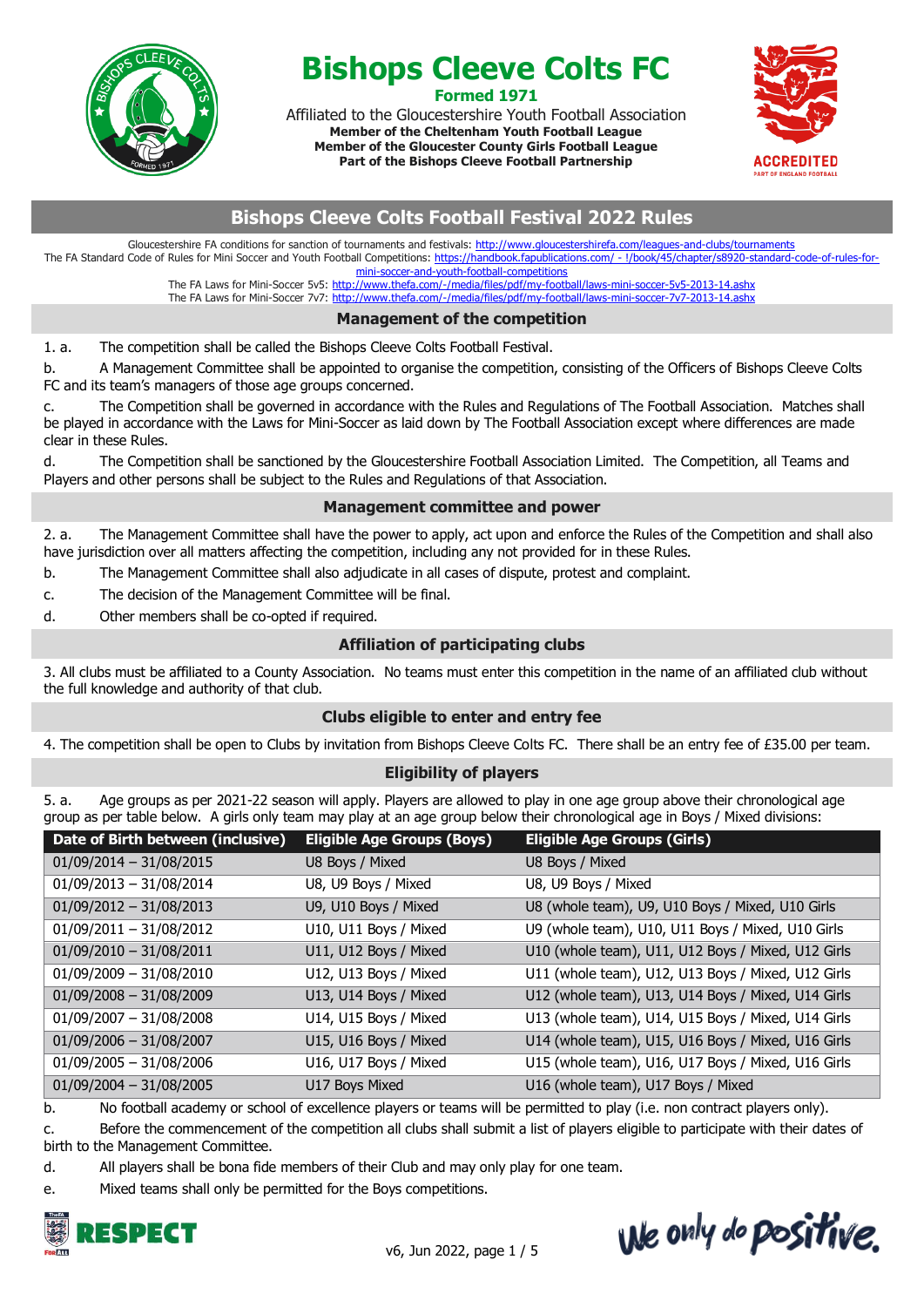

# **Bishops Cleeve Colts FC**

**Formed 1971** Affiliated to the Gloucestershire Youth Football Association **Member of the Cheltenham Youth Football League**

**Member of the Gloucester County Girls Football League Part of the Bishops Cleeve Football Partnership**



#### **Copies of the rules**

6. A copy of these Rules shall be made available to all participating Clubs and are binding on the clubs taking part.

#### **Team colours**

8. a. Each competing team shall register its choice of colours with the committee before the commencement of matches. In the event of similar colours, the second named team shall change, and may wear bibs to effect that change.

b. Players shall be dressed in uniform shirts and shorts, but the goalkeeper shall wear colours which distinguish them from other players and referees. The goalkeeper may wear tracksuit bottoms.

#### **Arrangement of competition (except under 7 & 8s)**

9. a. The competition shall be divided into age group divisions for Boys / Mixed Under 8 to Under 17, together with Girls Under 10, Under 12, Under 14 and Under 16.

b. The competition shall be played on a league basis in the first stage. 3 points shall be awarded for a win and 1 point for a draw. (3 points, but no goals, awarded in the event of a walkover.)

c. In the event of two or more clubs being equal on points, the team with the best goal difference shall take precedence. In the event of goal difference being equal, then the team scoring the most goals shall take precedence. In the event goals scored also being equal, the result in the division match takes precedence. If the teams are still tied, precedence shall be decided by the taking of penalty kicks (best of three then sudden death).

d. For age groups where there is only one division:

- i. The Final of the Cup Competition shall take place between the teams finishing first and second in the division.
- ii. The Final of the Plate Competition (if applicable) shall take place between the teams finishing third and fourth in the division.
- e. For age groups where there are two divisions:
- i. The Final of the Cup Competition shall take place between the teams finishing first in each division.
- ii. The Final of the Plate Competition (if applicable) shall take place between the teams finishing second in each division.
- f. For age groups where there are three divisions:
- i. The Final of the Cup Competition shall take place between the teams finishing first in each of two of the groups.

ii. The Final of the Plate Competition (if applicable) shall take place between the teams finishing second in each of two of the divisions.

iii. The Final of the Shield Competition (if applicable) shall take place between the teams finishing first and second in the third division.

g. In the finals if level on goals at the end of normal time, the winners will be decided firstly by five minutes extra time one way. If level at the end of extra time, the winners will be decided by a penalty shoot-out (best of three then sudden death).

#### **Arrangement of play for under 8s only**

- 10. a. Teams will play each other once (or twice) in division round robins
- b. No points will be awarded.
- c. No league placings will be compiled or published.

#### **Duration of matches**

11. Unless otherwise indicated in the official programme relevant fixtures page matches shall be 10 minutes straight through in the group stage and (if applicable) 7 minutes each way in the finals, subject to the following conditions:

- a. Allowance shall be made in any period for time lost through stoppages as decided by the referee.
- b. The duration shall be extended to enable a penalty kicks to be taken.
- c. In the finals the teams will swap ends and the half-time interval shall not exceed 2 minutes, except by consent of the referee.

#### **Reporting of results**

12. The referees are responsible for passing the results to the Management Committee at the end of each game by means to be agreed between the Management Committee and referees. (No results to be collated for U8.)



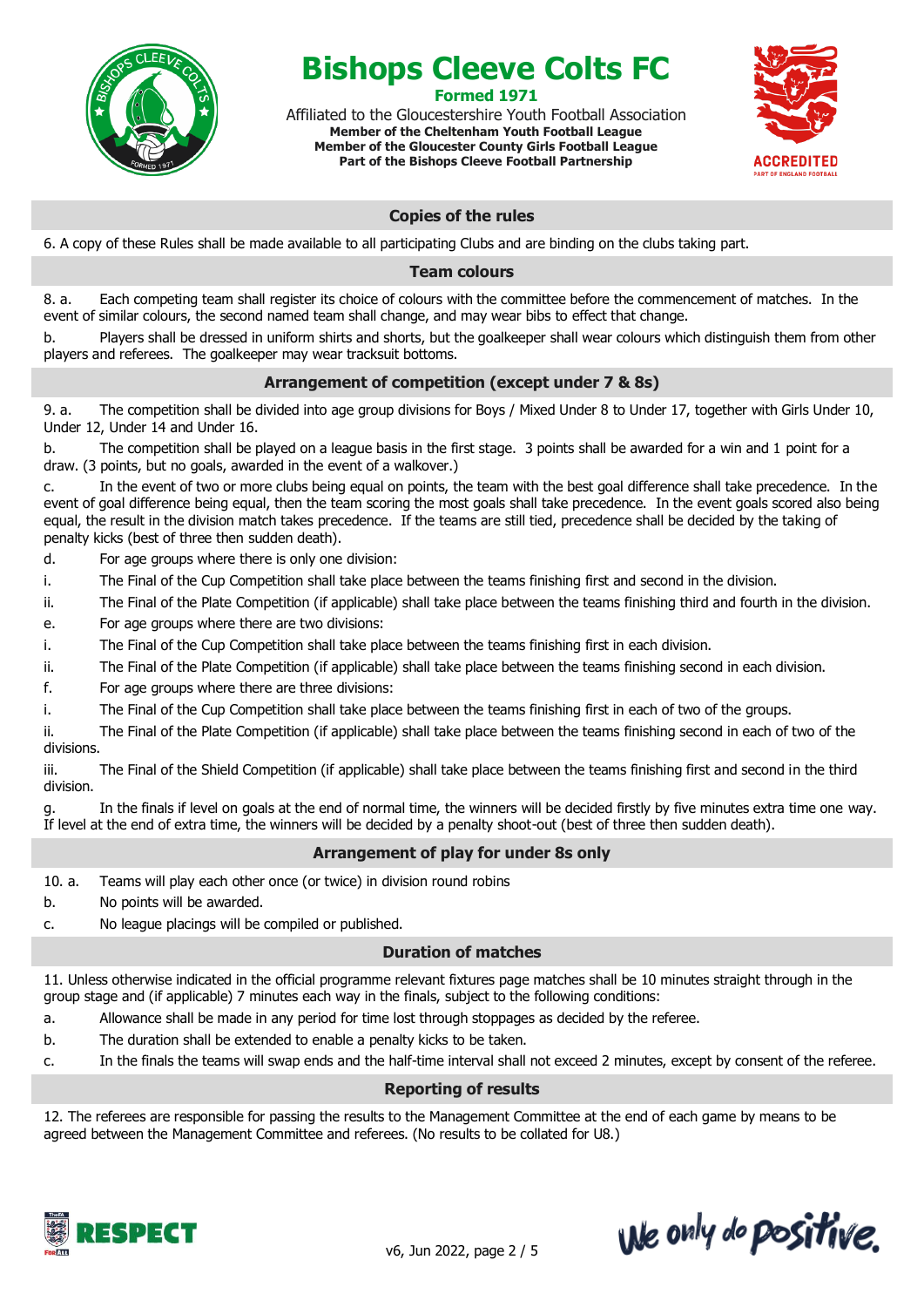

Affiliated to the Gloucestershire Youth Football Association **Member of the Cheltenham Youth Football League Member of the Gloucester County Girls Football League Part of the Bishops Cleeve Football Partnership**



## **Referees**

13. Referees shall be appointed by the Management Committee and will receive payment for their time. A referee shall be appointed to officiate in each game. The referee shall have the same powers and duties as laid down in the Laws of the Game.

a. Referees under the age of 18 shall wear purple shirts to highlight that they are children in the manner promoted by Cheltenham Youth Football league.

#### **Protests and complaints**

14. All questions of eligibility, qualification of players or interpretation of Rules shall be referred to the Management Committee, but no objection relative to the dimension of the playing area or other appurtenances thereon shall be considered by the Committee unless a protest is lodged with the referee before the commencement of the game.

#### **Playing area**

15. a. The playing area shall be as laid down within The Football Association's Laws for Mini-Soccer

i. For Under Under 8 age groups is shall be a maximum of 50 yards long by 30 yards wide.

ii. For all other age groups it shall be a maximum of 60 yards long by 40 yards wide.

b. The playing area shall be divided into two equal halves by a line across the pitch. A suitable mark shall be made in the exact centre of the playing area for the commencement of play.

c. The penalty area shall extend 10 yards from the goal line across the pitch to a point 9 yards either side of the centre of the goal.

d. The goal size shall be either 12 feet wide by 6 feet high (under 8 to Under 11) or 16ft wide by 7 feet high (for older age groups). The allocation of goal sizes to age groups shall be made by the Management Committee base on numbers of divisions and shall prefer the larger goals to older age groups.

#### **The ball**

16. a. A size 3 ball will be used for the U8 and U9 age groups.

b. A size 4 ball will be used for age groups U10 to U14.

c. A size 5 ball will be used for age groups U15 to U17.

#### **Number of players**

17. a. The match shall be played by two teams. One Player of each team shall be the goalkeeper, who must wear distinguishing colours.

b. At U8 the maximum number of players permitted on the playing area at any one time is 5 players out of a maximum squad of 8.

c. At U9, U10 and U11, the maximum number of players permitted on the playing area at any one time is 7 players per team out of a maximum squad of 10.

d. At U12, U13 and U14, the maximum number of players permitted on the playing area at any one time is 6 players per team out of a maximum squad of 9.

e. At U15, U16 and U17, the maximum number of players permitted on the playing area at any one time is 5 players per team out of a maximum squad of 8.

f. Any number of substitutes, without being named, may be used at any time with the permission of the referee. A player who has been replaced may return to the playing area as a substitute for another player.

g. In all cases, substitutions shall be subject to the following conditions:

i. The player leaving the playing area shall do so from the sideline, crossing over at the half-way line to the supervision of their Team official.

ii. The player entering the playing area shall do so from the half-way line, but not until the player leaving the playing area has passed completely over the sideline.

iii. Any of the other players may change places with the goalkeeper, provided that the referee is informed before the change is made, and provided also that the change is made during a stoppage in the game.

iv. A match shall not be considered valid if the playing strength of either team is reduced by more than two players.

#### **Players equipment**

18. a. The wearing of shinguards, which must be covered by socks, in accordance with the Laws of the Game is compulsory.



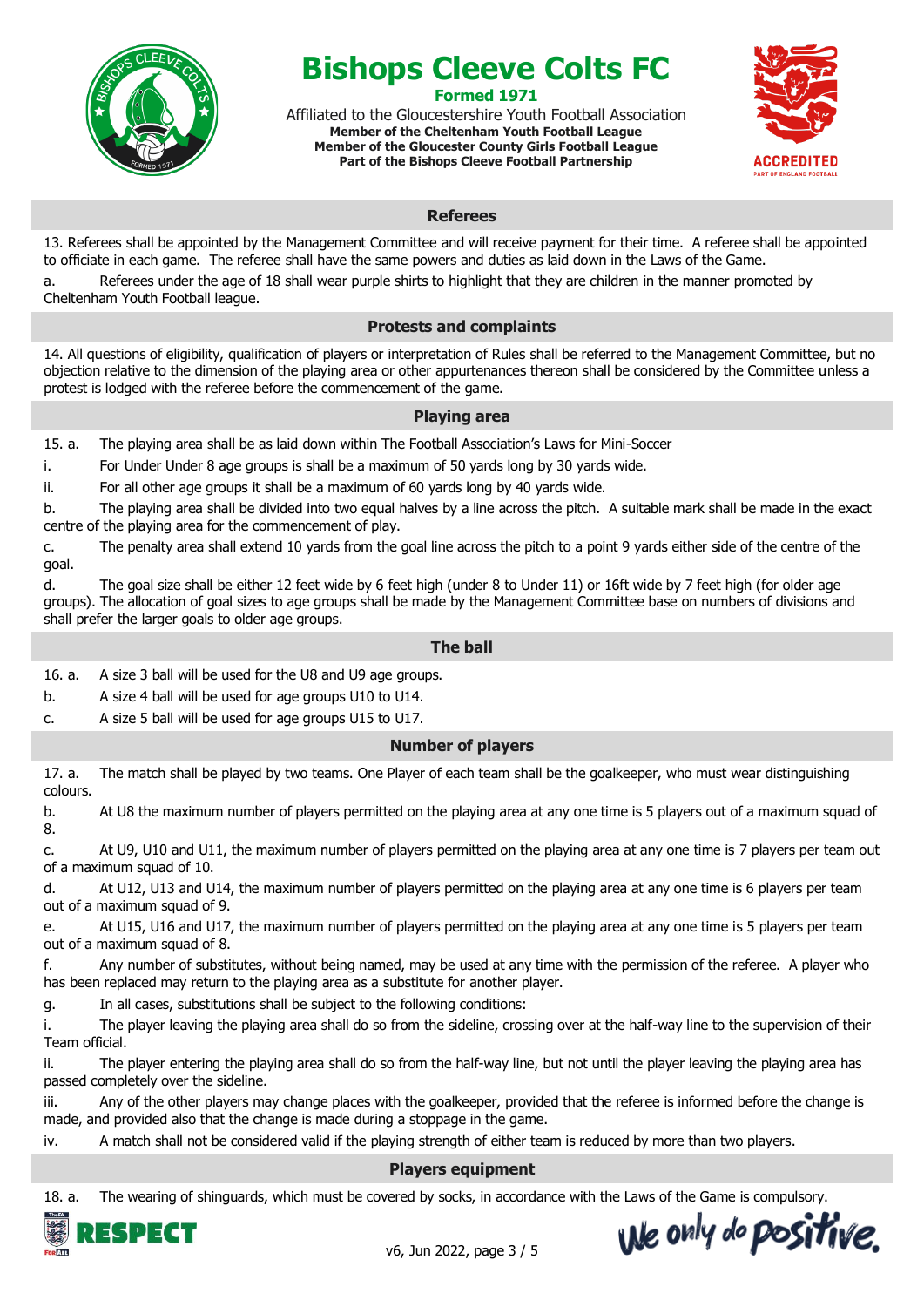

Affiliated to the Gloucestershire Youth Football Association **Member of the Cheltenham Youth Football League Member of the Gloucester County Girls Football League Part of the Bishops Cleeve Football Partnership**



b. All jewellery must be removed.

# **Start of play**

19. a. At the beginning of a game the choice of ends shall be decided by the toss of a coin.

b. Play shall be stated by the taking of a place kick at the centre of the playing area to start the game and after a goal has been scored.

# **Ball in and out of play**

20. a. The ball shall be in play at all times from the start of the game unless it has crossed the goal-line or side-lines, or the game has been stopped by the referee. When the ball has passed out of play behind the goal-line, play shall be restarted with a corner kick or goal kick as appropriate. When the ball has passed out of play behind a side-line, play shall be restarted at the point the ball passed out of play with a throw-in. Opposition players must retreat at least 5 yards at the taking of corners.

b. For the U8, U9 and U10 age groups Law 16 of The FA Laws for Mini-Soccer applies and opponents must retreat to their own half until the ball is in play. The defending team does not have to wait for the opposition to retreat and has the option to restart the game before should they choose to. The ball is in play when it is kicked to a team mate or out of the area.

#### **Method of scoring**

21. Goals shall be awarded in the usual way

## **Offside**

22. The offside rule shall not apply.

# **Fouls and misconduct**

23. a. Charging is forbidden and shall be penalised by the awarding of a direct free kick.

b. A player who unfairly impedes the progress of an opponent when not playing the ball shall be penalised by the awarding of an indirect free kick.

c. Any player who is issued a red card and sent off the field or is reported by the referee for misconduct before or after a match, shall be excluded from further participation in the competition.

d. No substitute is allowed for a player issued with a red card and dismissed for misconduct during the game in which the offence occurred.

e. Any player who is issued with a yellow card will be required to miss the remainder of the match whatever the duration. A player issued with a yellow card cannot be substituted with another player.

f. A player issued with a yellow card can continue to play within the tournament

g. The Referees will be asked to report to the Management Committee any yellow / red cards and issues with foul or foul and abusive behaviour.

h. Our Referees may be children themselves and the Management Committee will take a zero tolerance stand to foul or abusive behaviour aimed at them.

i. Any adult being reported for misconduct will be asked to leave the ground (child welfare issues permitting).

j. All teams are subject to the discipline processes of the County Football Association and as such all cases of misconduct of team representatives (players, coaches, parents etc.) shall be reported to the Gloucestershire FA or respective county association.

# **Free kick**

24. When a player is taking a direct or indirect free kick all of the opposing players shall be at least 5 yards from the ball until it is in play.

# **Penalty kick**

25. A penalty kick must be taken from the penalty mark. All players except the penalty taker and opposition goalkeeper must remain outside the penalty area and behind the ball until it has been kicked.

# **Goalkeeper returning the ball into play**

26. a. U10 and below, the goalkeeper may return the ball into play in the normal way.

b. U11 and above, the goalkeepers will not be allowed to kick from hand. They can throw or roll then kick. Kick from hand results in indirect free kick on the edge of the area close to infringement. Goal kicks shall be taken from the edge of the penalty area;